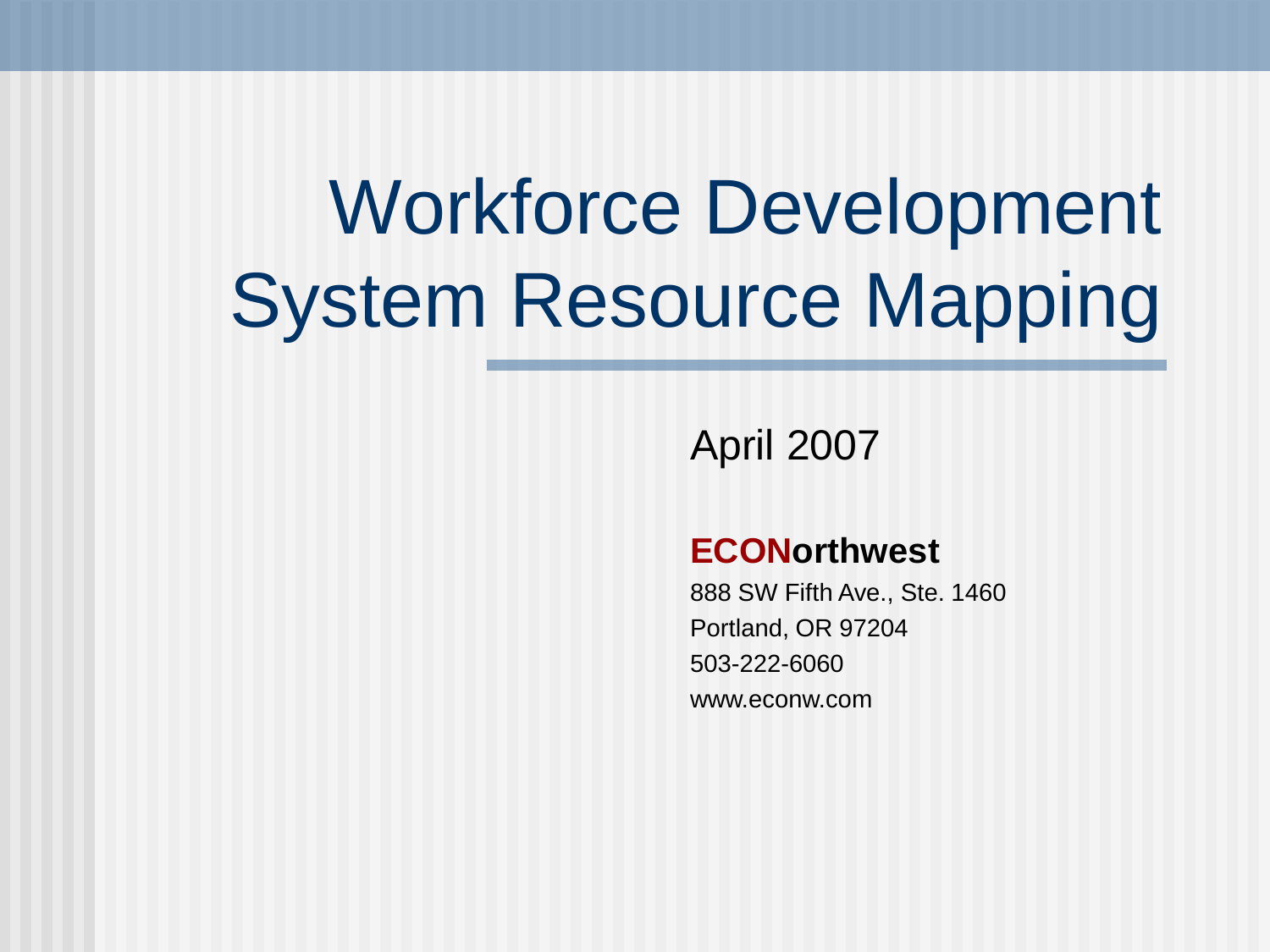## Presentation Roadmap

- **Project Goals**
- Research Approach
- **Findings** 
	- System by key providers
	- System by key revenue sources
- Questions Raised by the Project

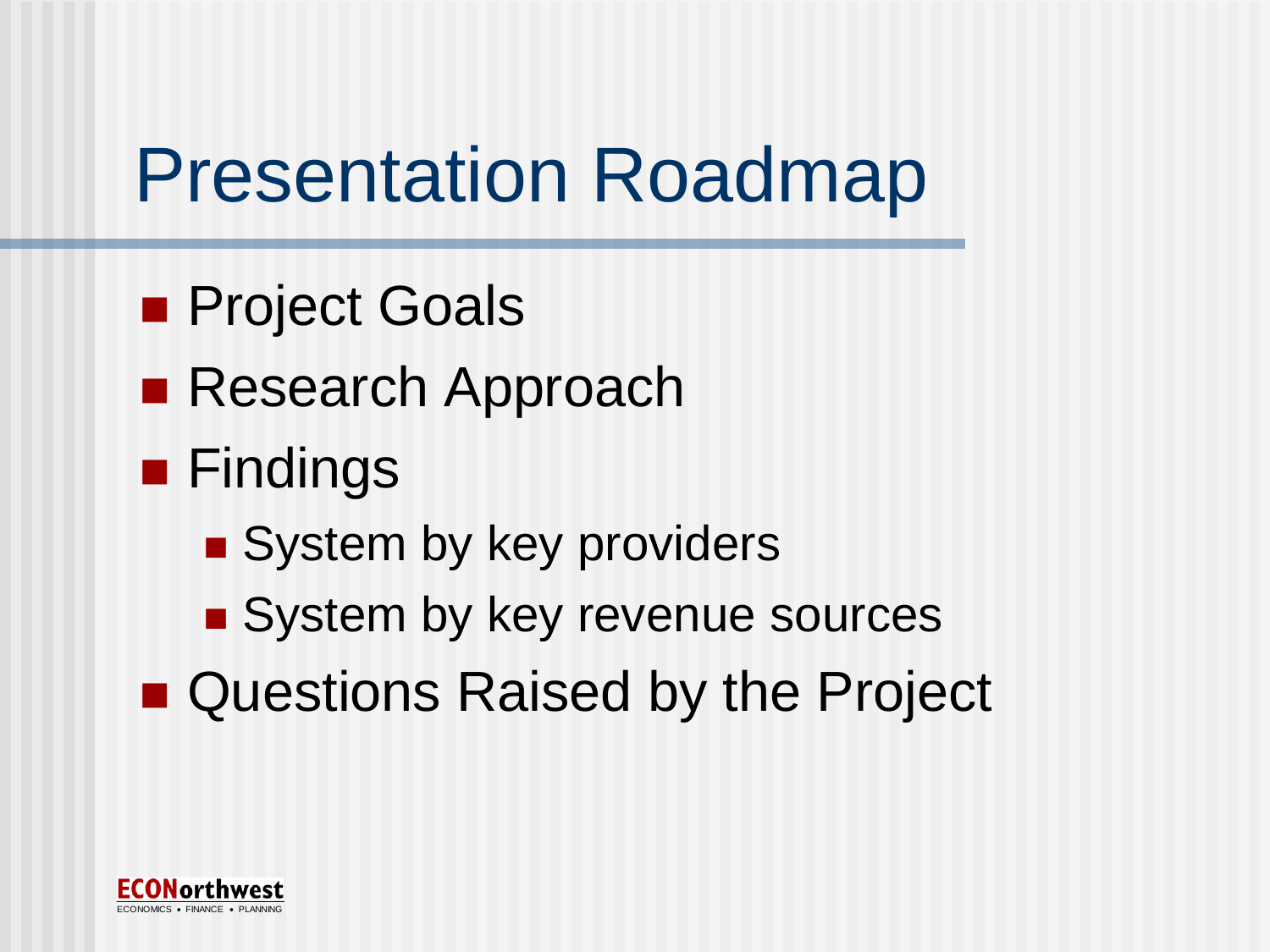## Project Goals

- **Inventory funding sources and providers of** workforce development services in Region 2 - Multnomah and Washington counties
- Measure the interagency workforce development investment in fiscal year 2005-06
- **Reveal resource allocation across key** strategic areas
- **Develop a database that could be updated**

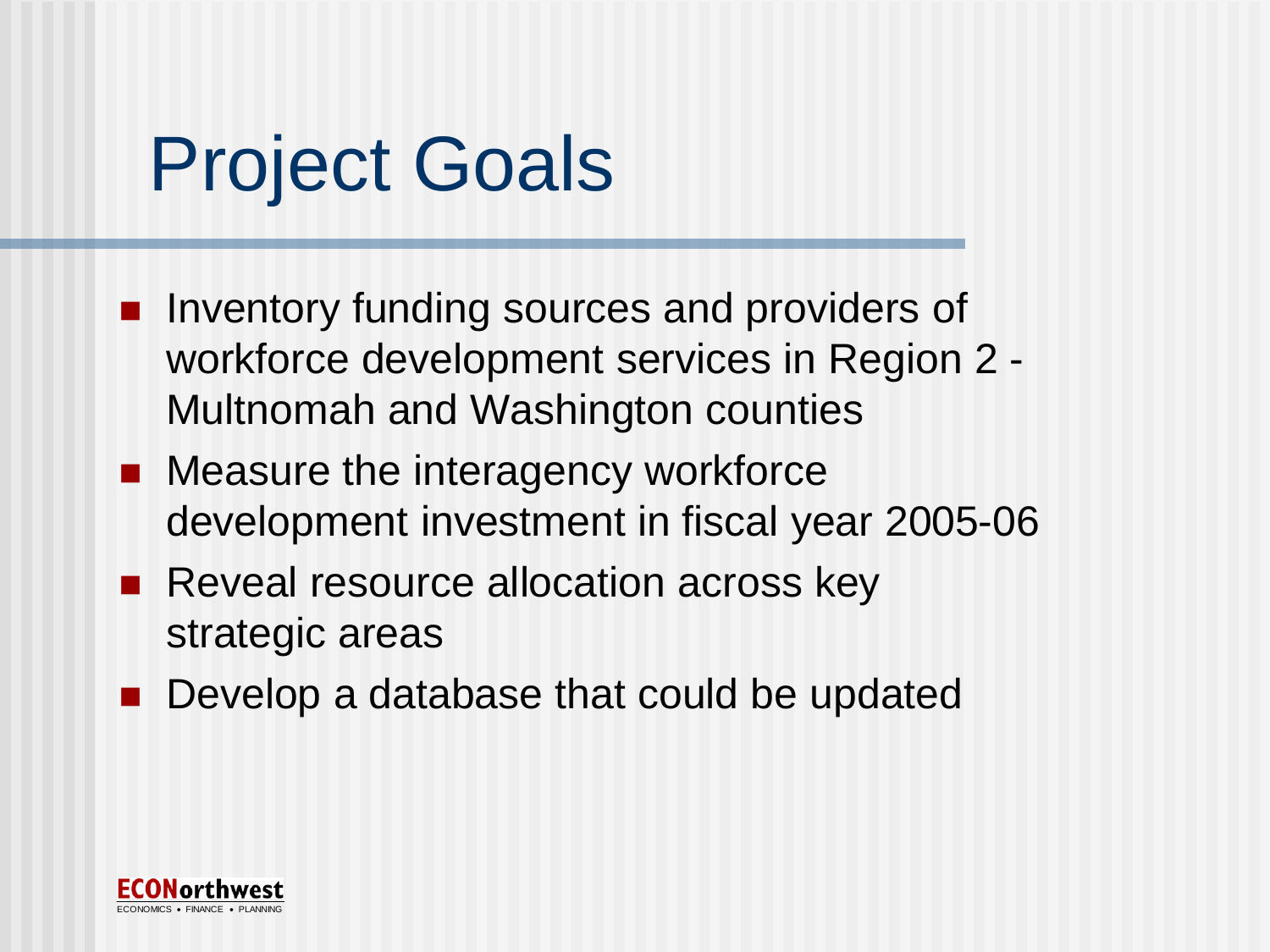## What the project attempts and does not attempt to do…

#### **The project attempts to:**

- Clarify the recent resource allocation decisions of an array of regional partners
- **Provide a** *framework* for analyzing and managing future investment decisions
- **Lay a foundation for** performance-based budgets
- The project does not attempt to:
	- Identify best practices
	- Recommend a reallocation of workforce development resources

*In short, the project provides a tool to aid decision-making but does not make the decisions*

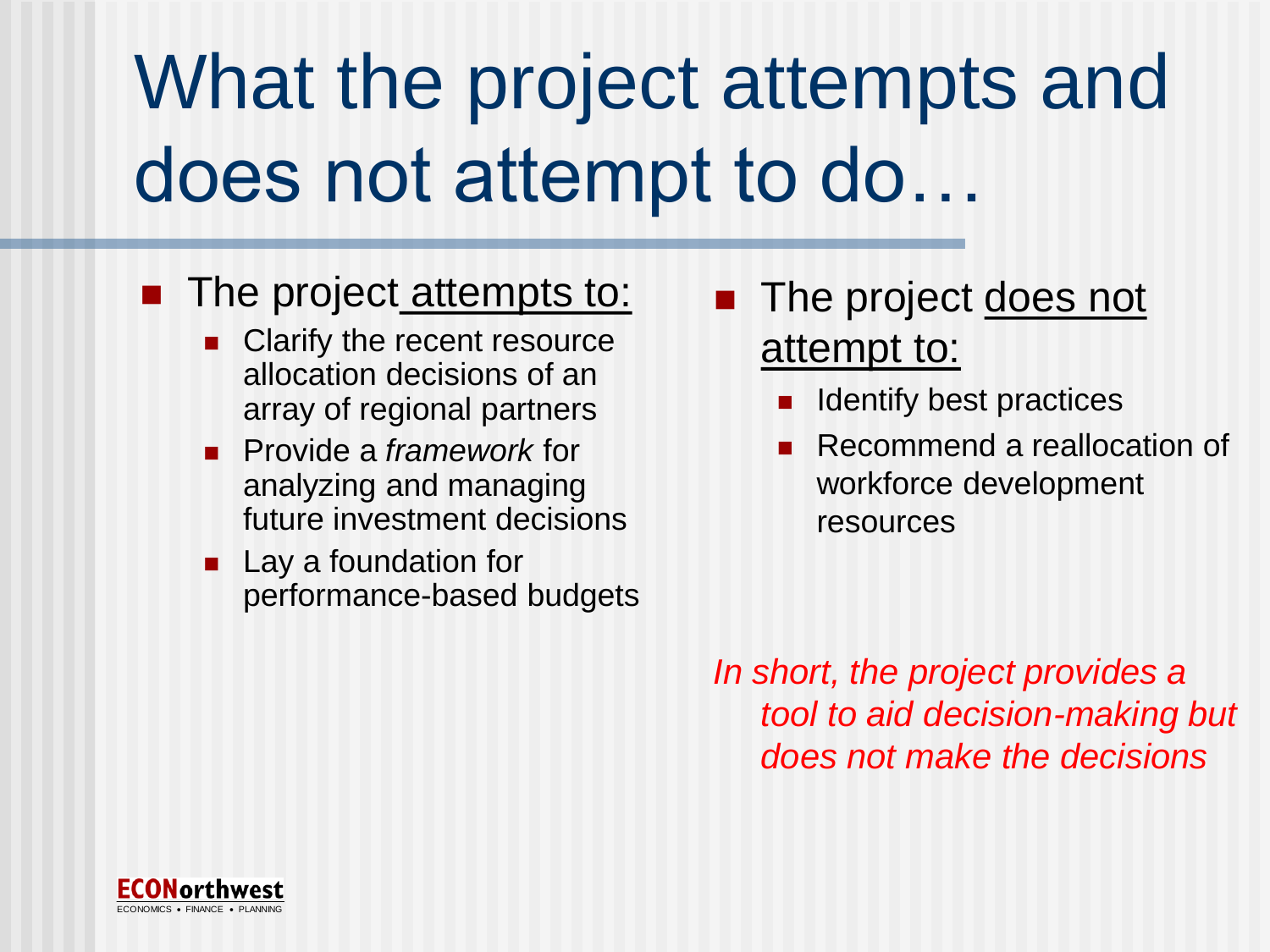## Research Approach

- Define workforce development and its strategic service areas
- $\blacksquare$  Identify key providers and their funding sources
- Collect budget data by funding source, direct provider, and strategic area

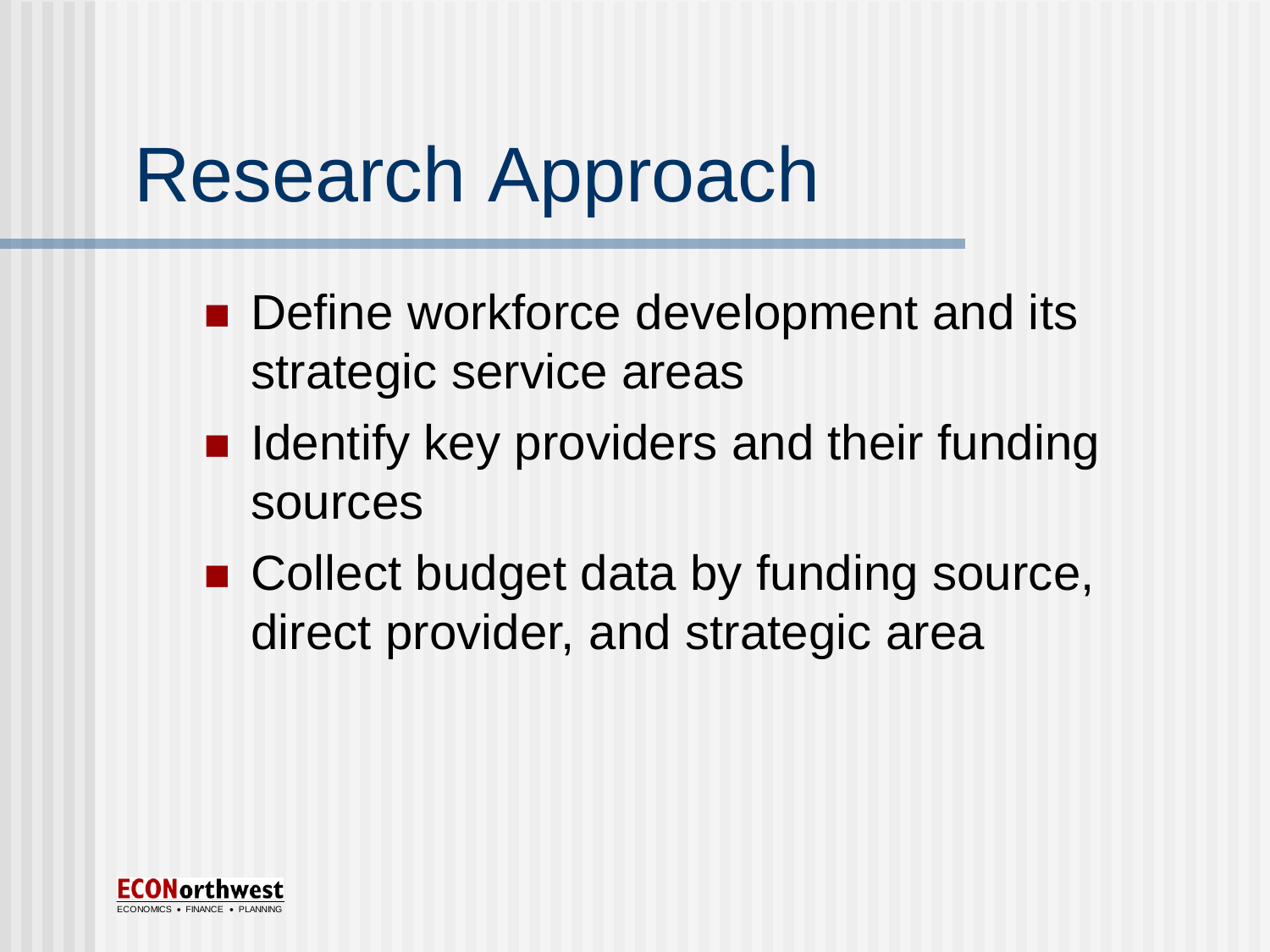## What is Workforce Development?

- **The study considered** targeted workforce activities funded through
	- **NIA, Perkins, CDBG,** NAFTA/TAA…
	- **Oregon DHS (JOBS,** FSET, OVRS, OCB…) and other agencies
	- **Community colleges** (GED, ESL, customized and contracted training…)
	- **Apprenticeships and other** public and private resources
- The study did not consider
	- **Training efforts provided** independently by businesses
	- General education expenditures
	- Programs not targeted at workforce development (housing assistance, youth gang prevention…)
	- Cash benefits (Food Stamps, TANF)

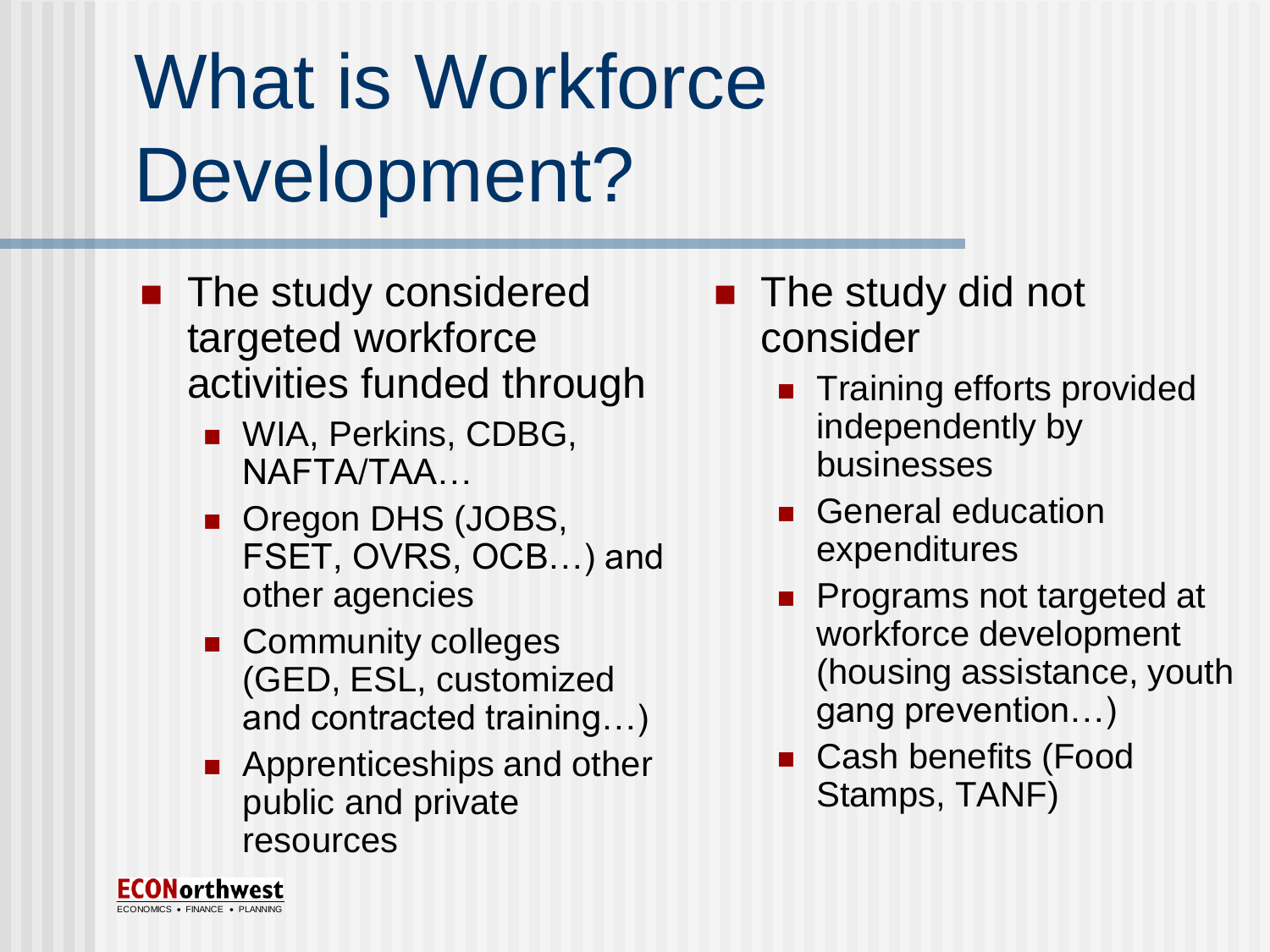## Strategic Areas within Workforce Development

- Where possible, we asked providers to allocate investments to strategic service areas based on WIA definitions:
	- **Core Services**
	- **Elntensive Services**
	- **Training**
	- **Nouth Services**
- **Support Services**
- **Everything Else** 
	- **Business Services**
	- **Administration**
	- **-Uncategorized**

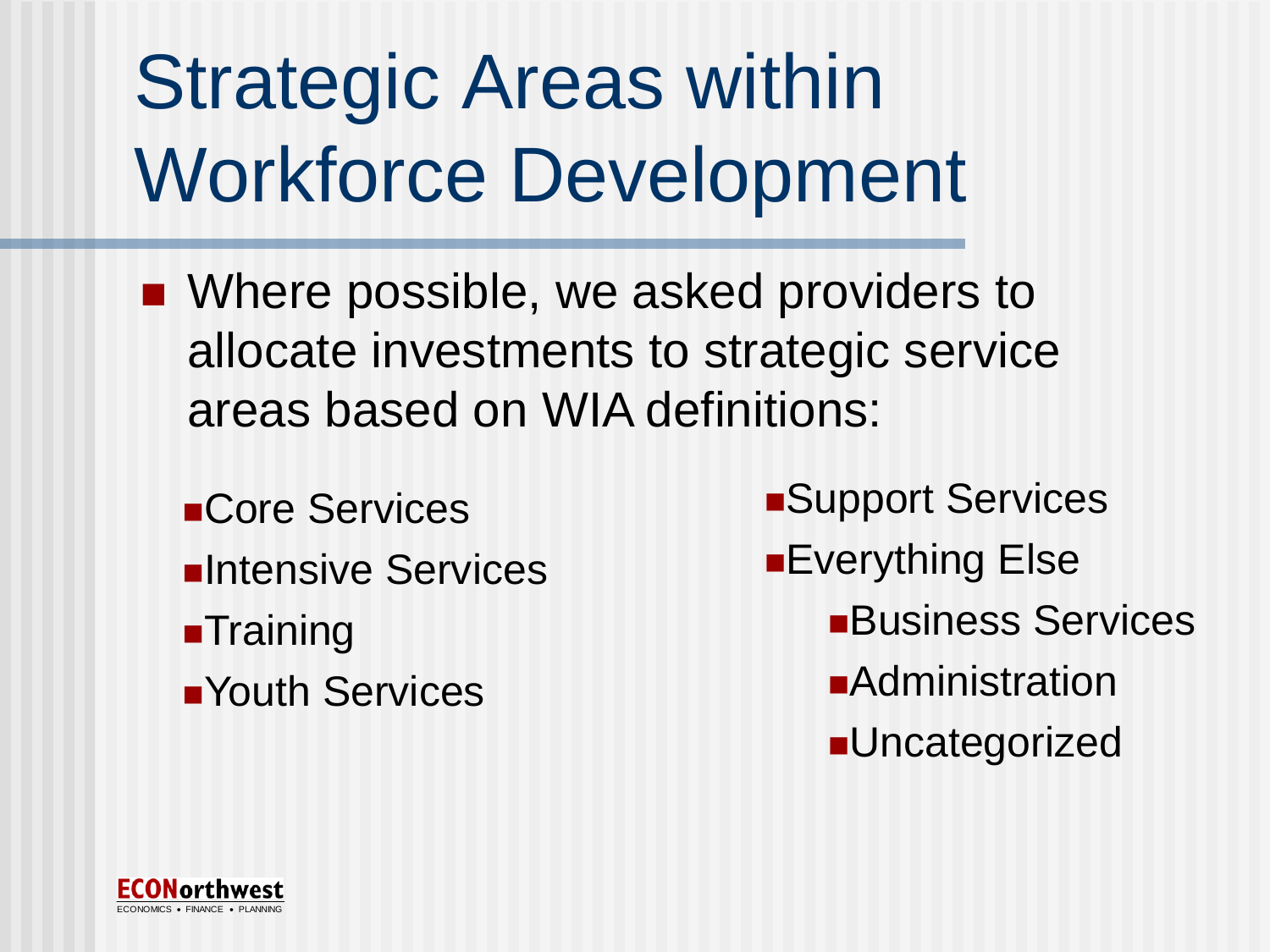# Identifying Providers and Mapping the System

- Identified nearly 80 service providers in total including community colleges, state and local government agencies, and nonprofits
- Tracked approximately 2000 expenditure lines

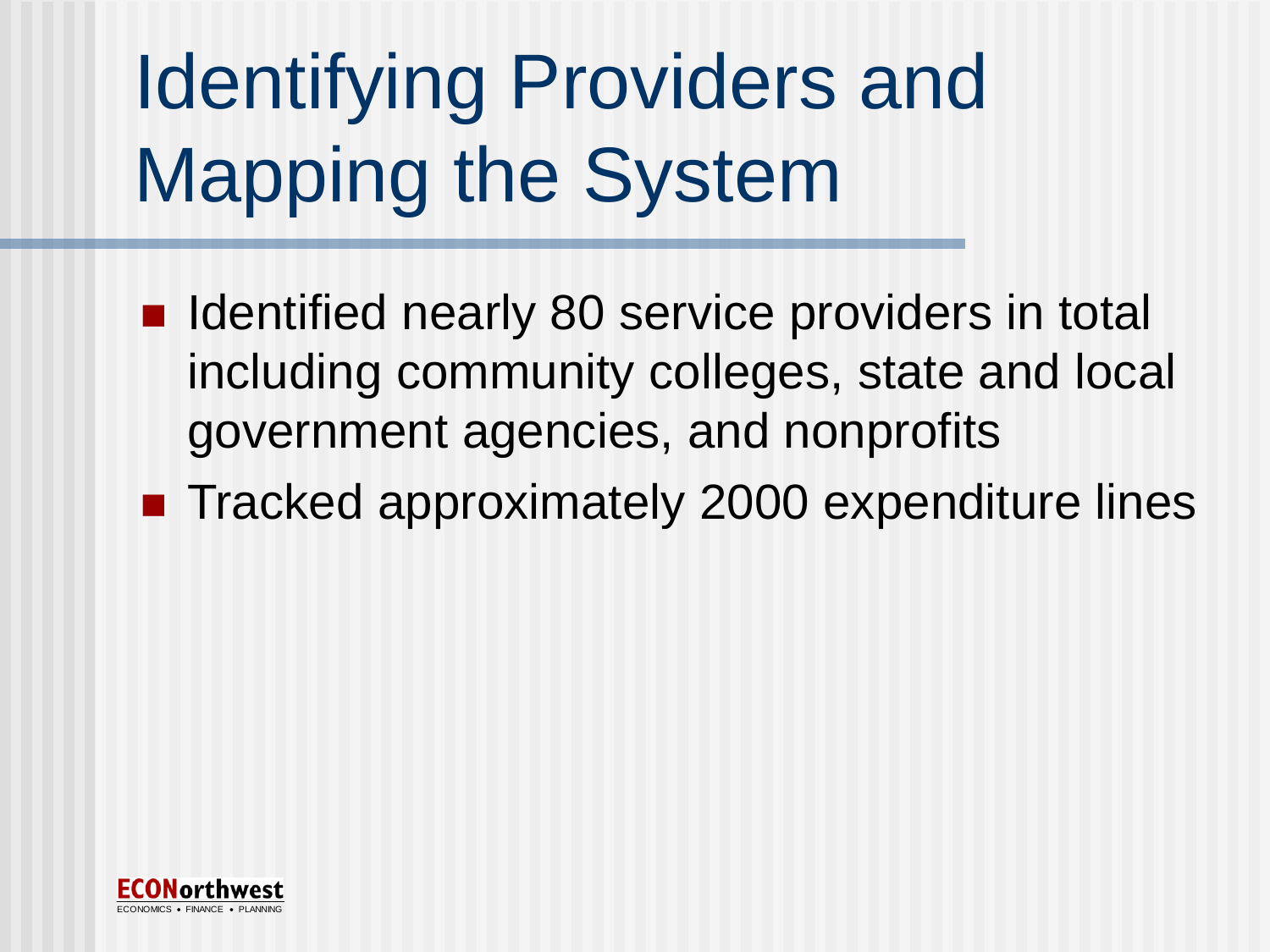## Research Limitations

- Some providers were unable to:
	- Allocate to a specific WIA strategic area
	- **Estimate unduplicated client counts or develop** measures of per participant cost
- Particular resources were difficult to value (e.g., in-kind and volunteer resources)
- The data include a mix of budgeted and actual expenditures

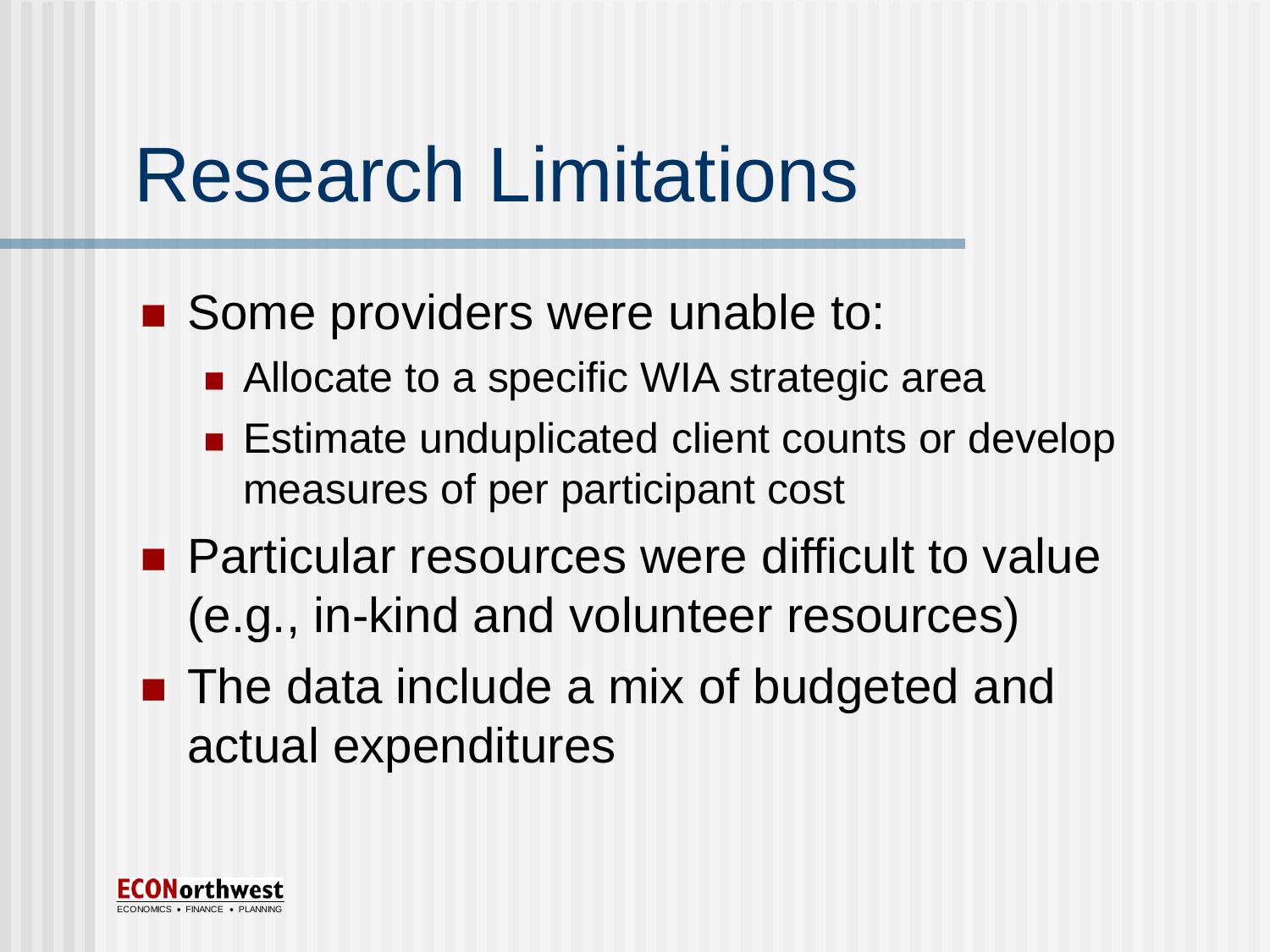## Project Findings (Part I): Mapping the System through its Key Providers

- Direct service providers fall into four categories:
	- **Community colleges**
	- State and local government agencies
	- **Nonprofit and private providers**
	- **Public school districts**

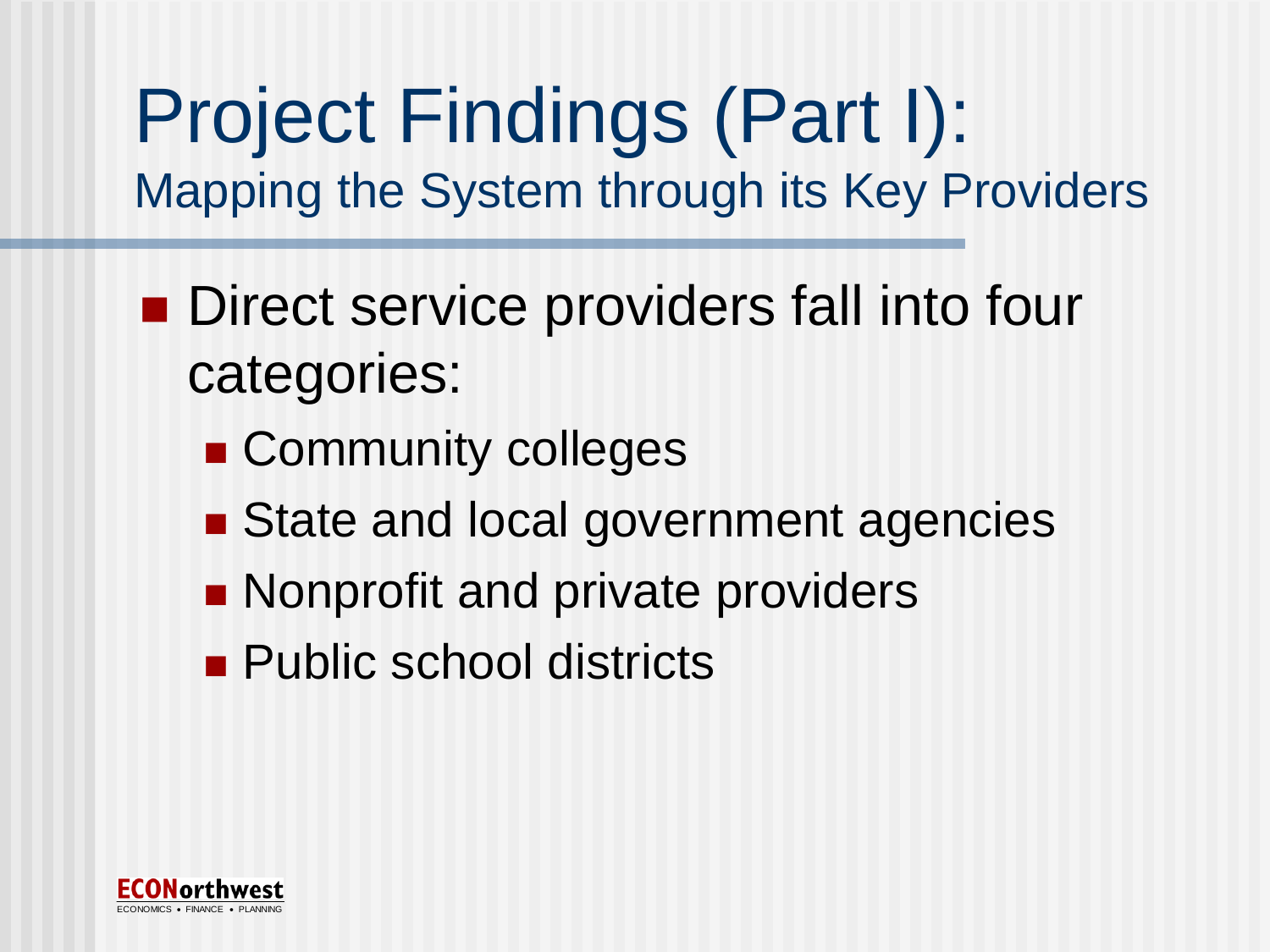## Project Findings: Community Colleges



Community Colleges

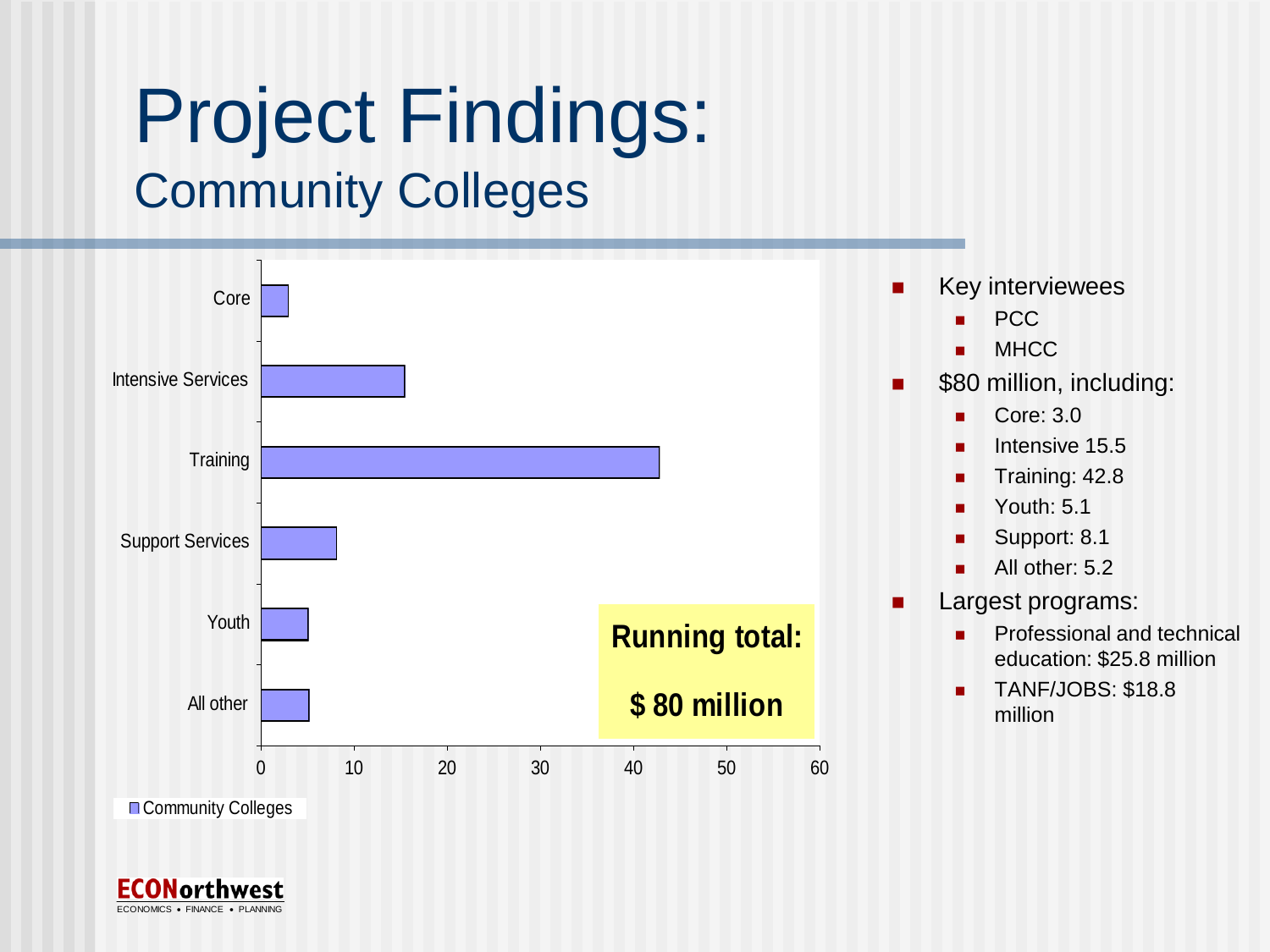## Project Findings: State and Local Government Agencies



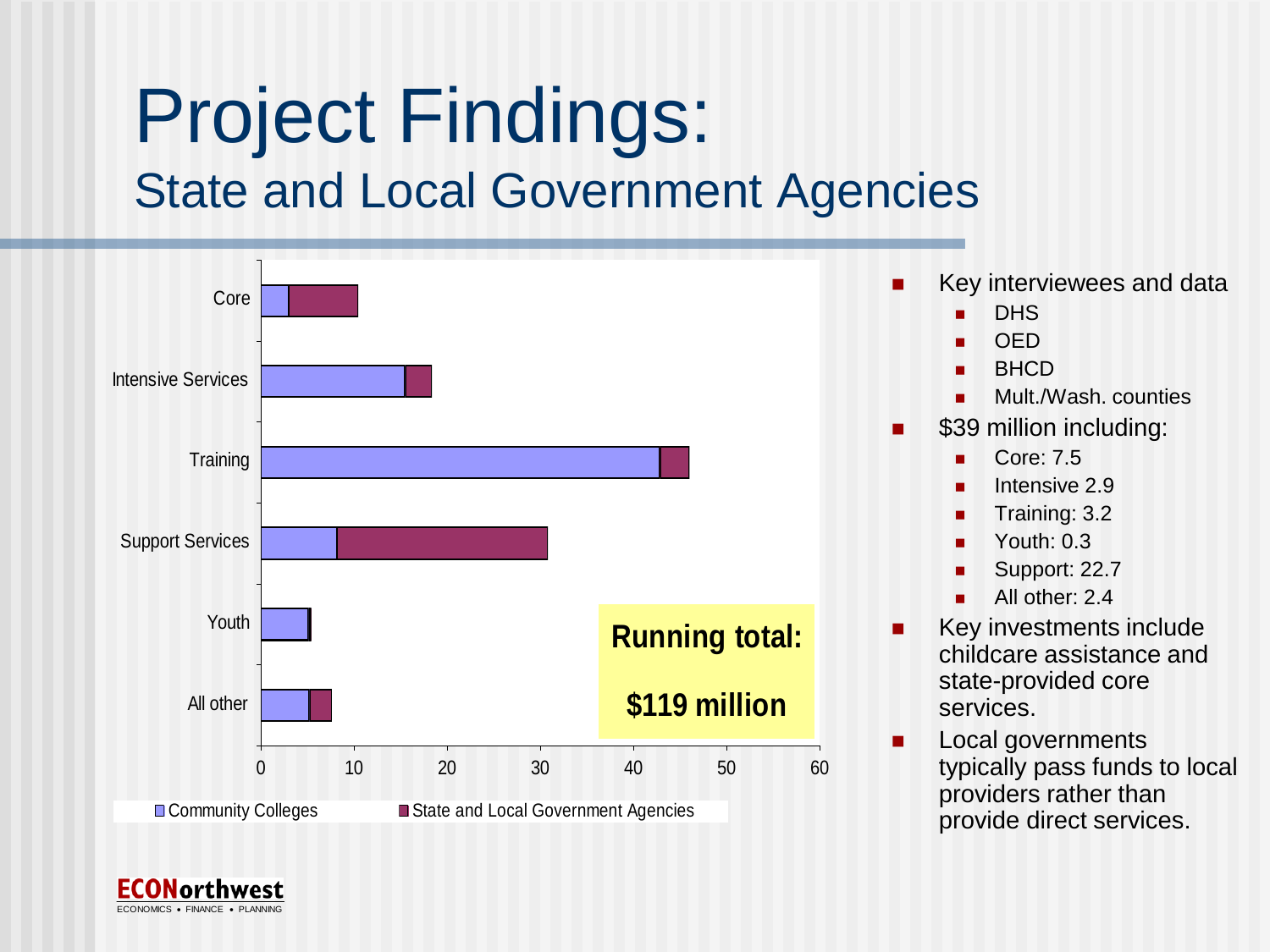### Project Findings: Nonprofit and Private Providers



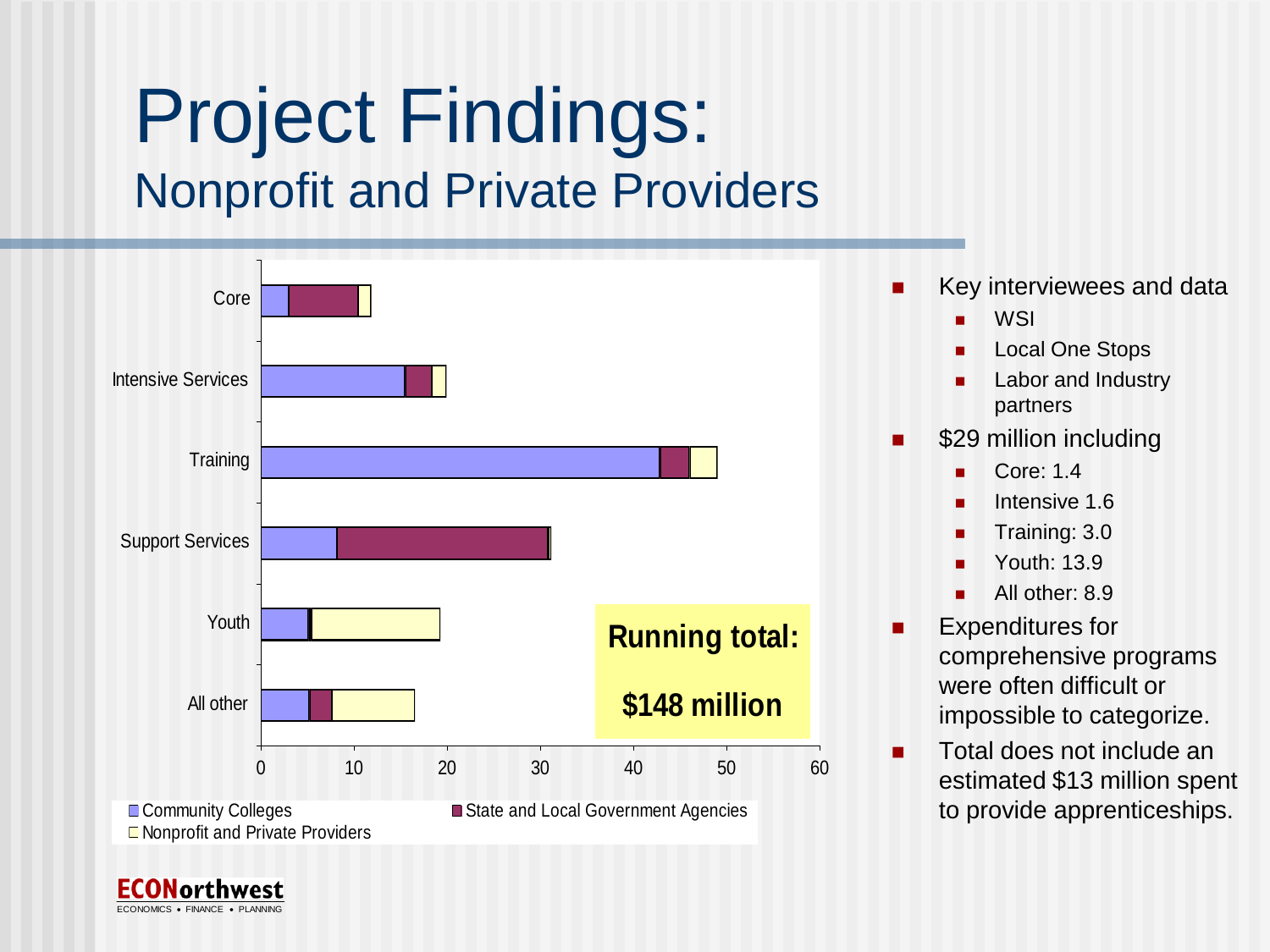### Project Findings: Public School Districts



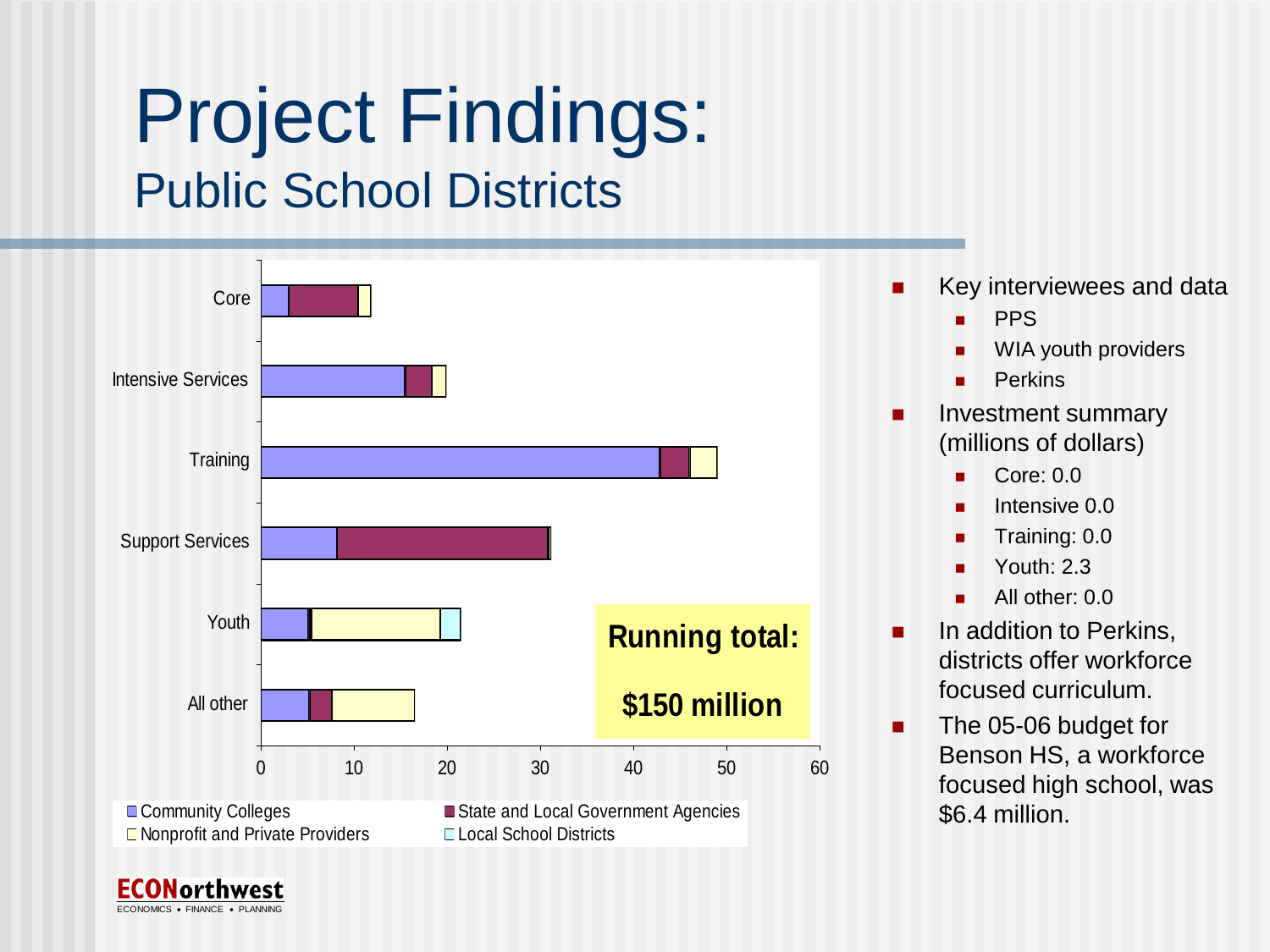#### Project Findings: The Role of Worksystems, Inc.



ECONOMICS . FINANCE . PLANNING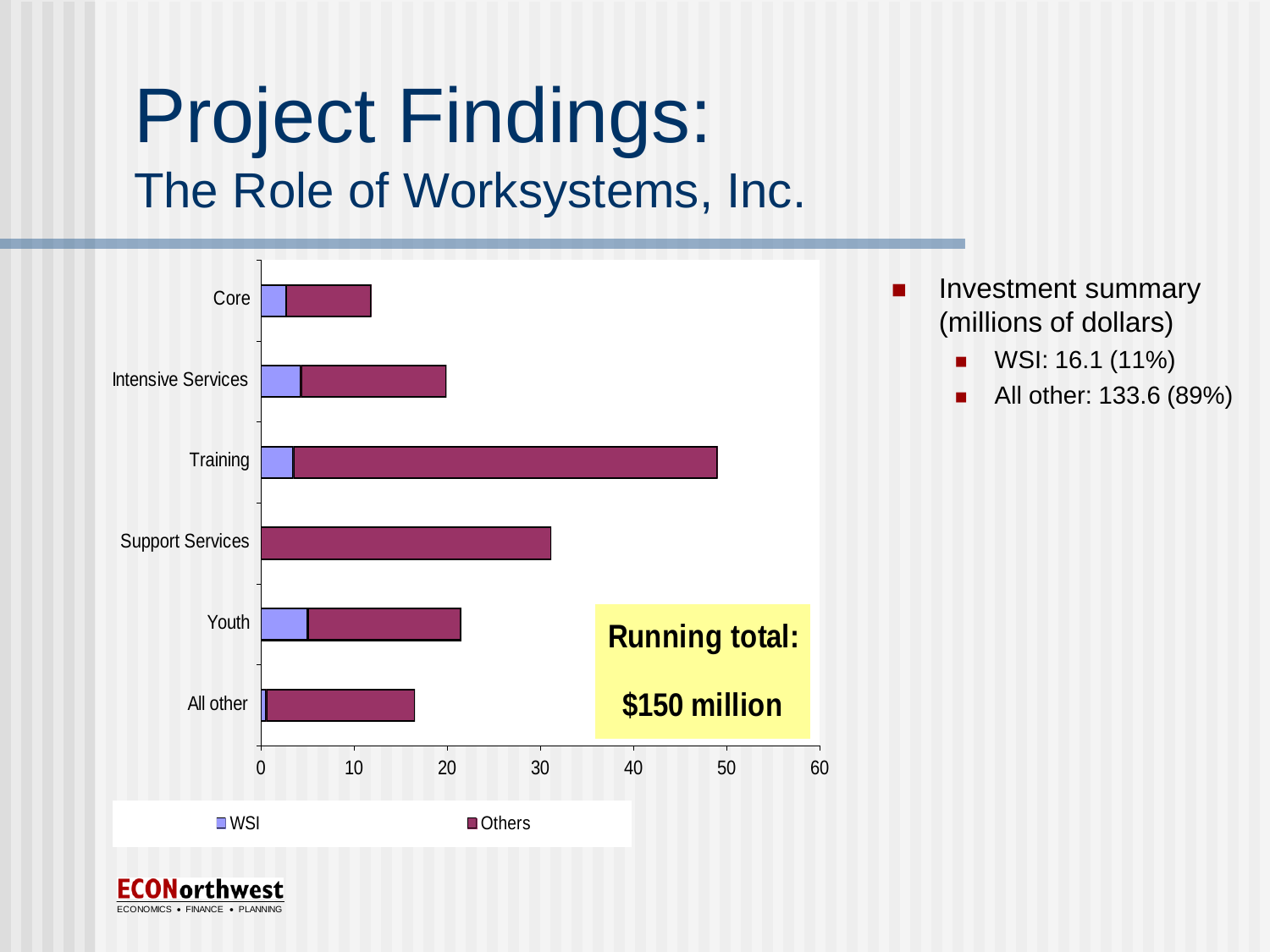Project Findings (Part II): Mapping the System by its Revenue Sources

- $\blacksquare$  Key revenue streams in the regional workforce system
	- **Federal**
	- State
	- **Local government, school districts,** community colleges
	- **Private foundations and nonprofits**

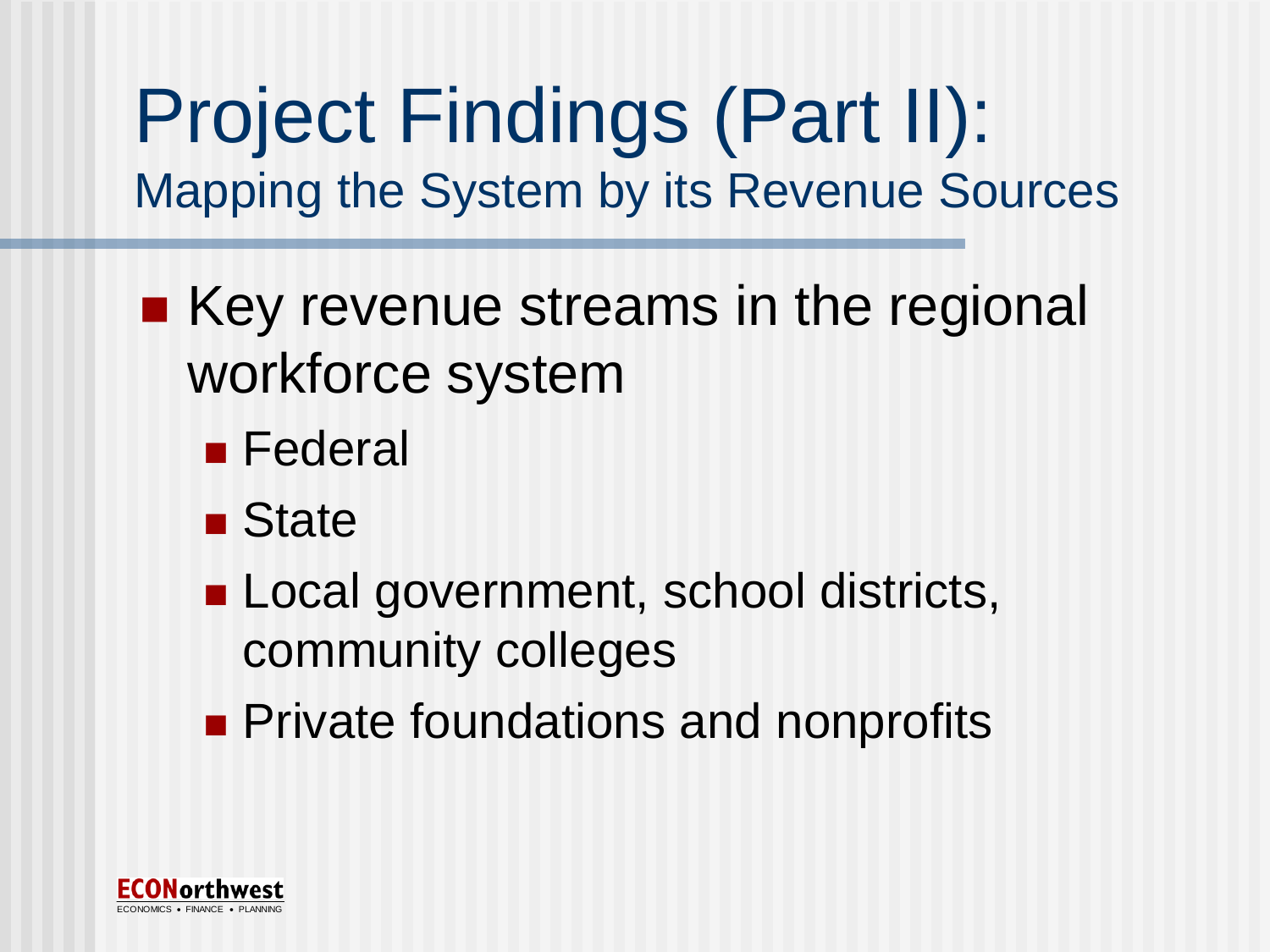### Project Findings: Revenue Sources



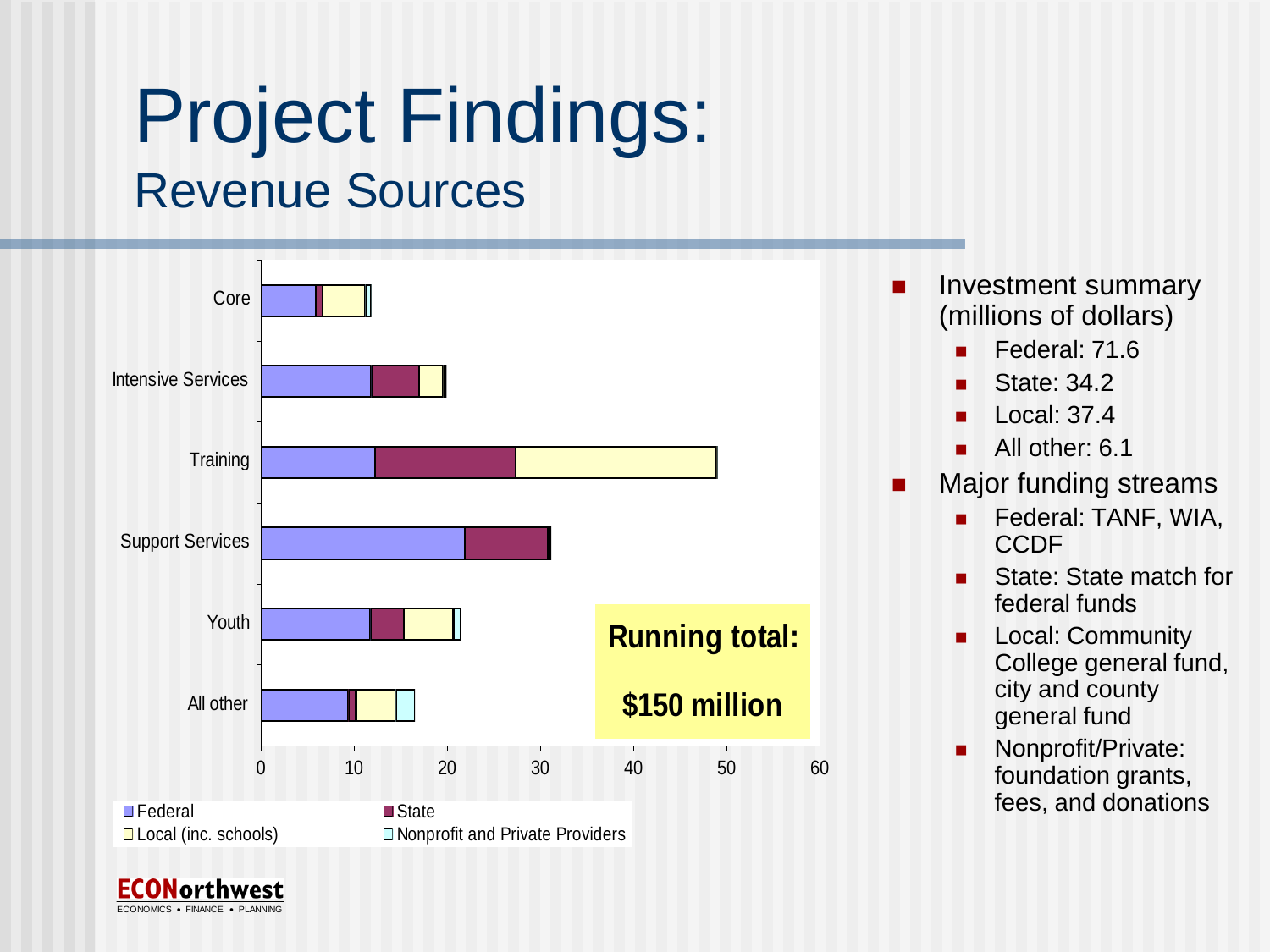# Questions Raised by the Project

- $\blacksquare$  How many individuals are served by the system and at what cost?
	- Standard measures of clients served within agencies were difficult to obtain
	- Agencies struggled to characterize costs per participant
	- No unduplicated count of clients served across the system exists

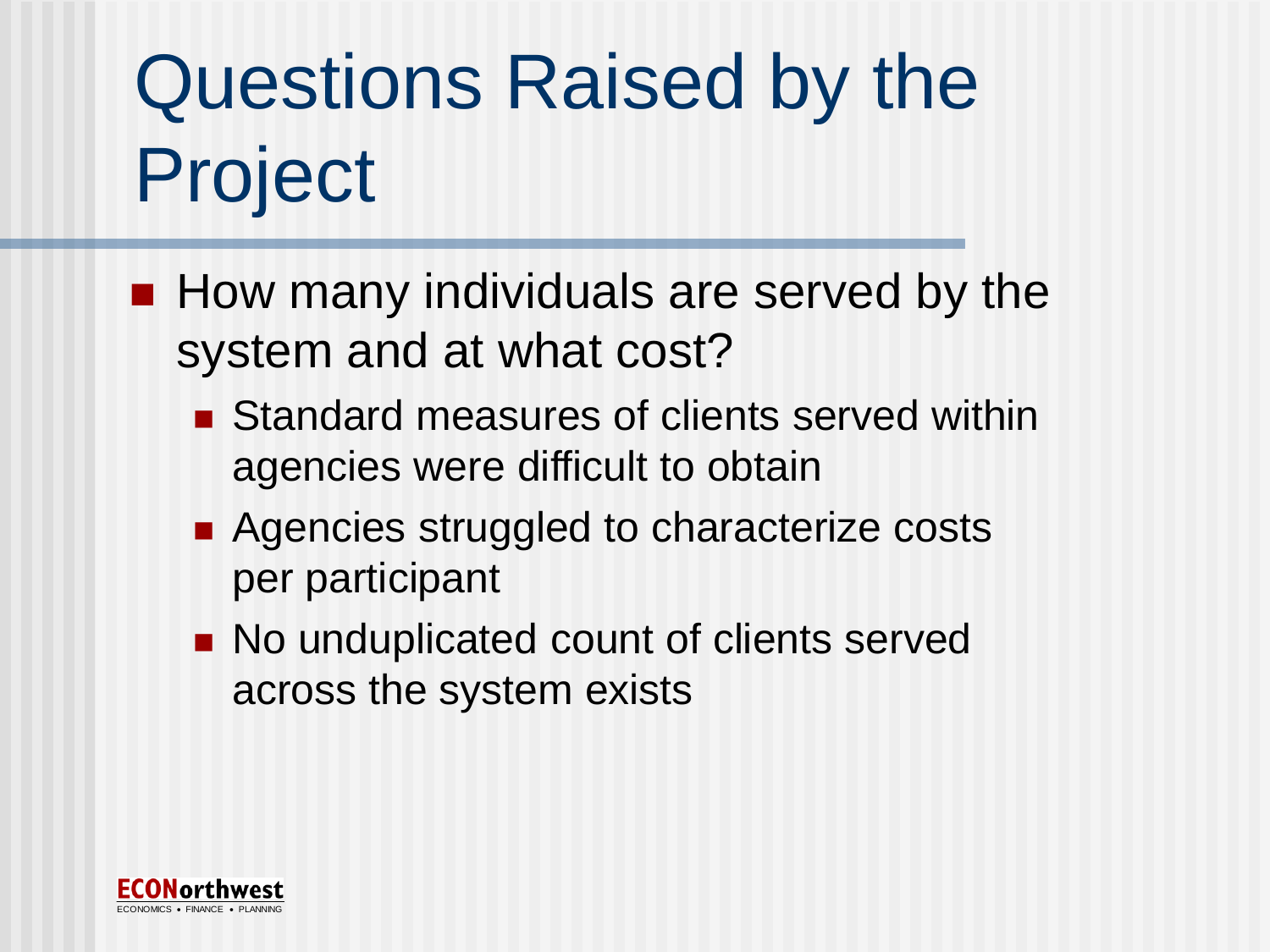# Questions Raised by the Project

Will the system's revenue portfolio match the demand for services during the next decade and beyond?

#### **Revenue Projection**

|                                        | 10-Year    | Share of       |
|----------------------------------------|------------|----------------|
| Revenue                                | Growth     | System's       |
| Source                                 | Projectior | <b>Revenue</b> |
| Federal                                | 1.8%       | 48.7%          |
| State                                  | 5.5%       | 22.8%          |
| Local                                  | 4.6%       | 25.7%          |
| Nonprofit/                             | 3.0%       | 2.8%           |
| Private                                |            |                |
| <b>Predicted Annual Revenue Growth</b> |            |                |
| 3.4%                                   |            |                |
|                                        |            |                |

#### **Demand Projection**

Annual workforce growth: 1.1% Annual change in cost of services: 3.3% Predicted annual growth in need: 4.4%

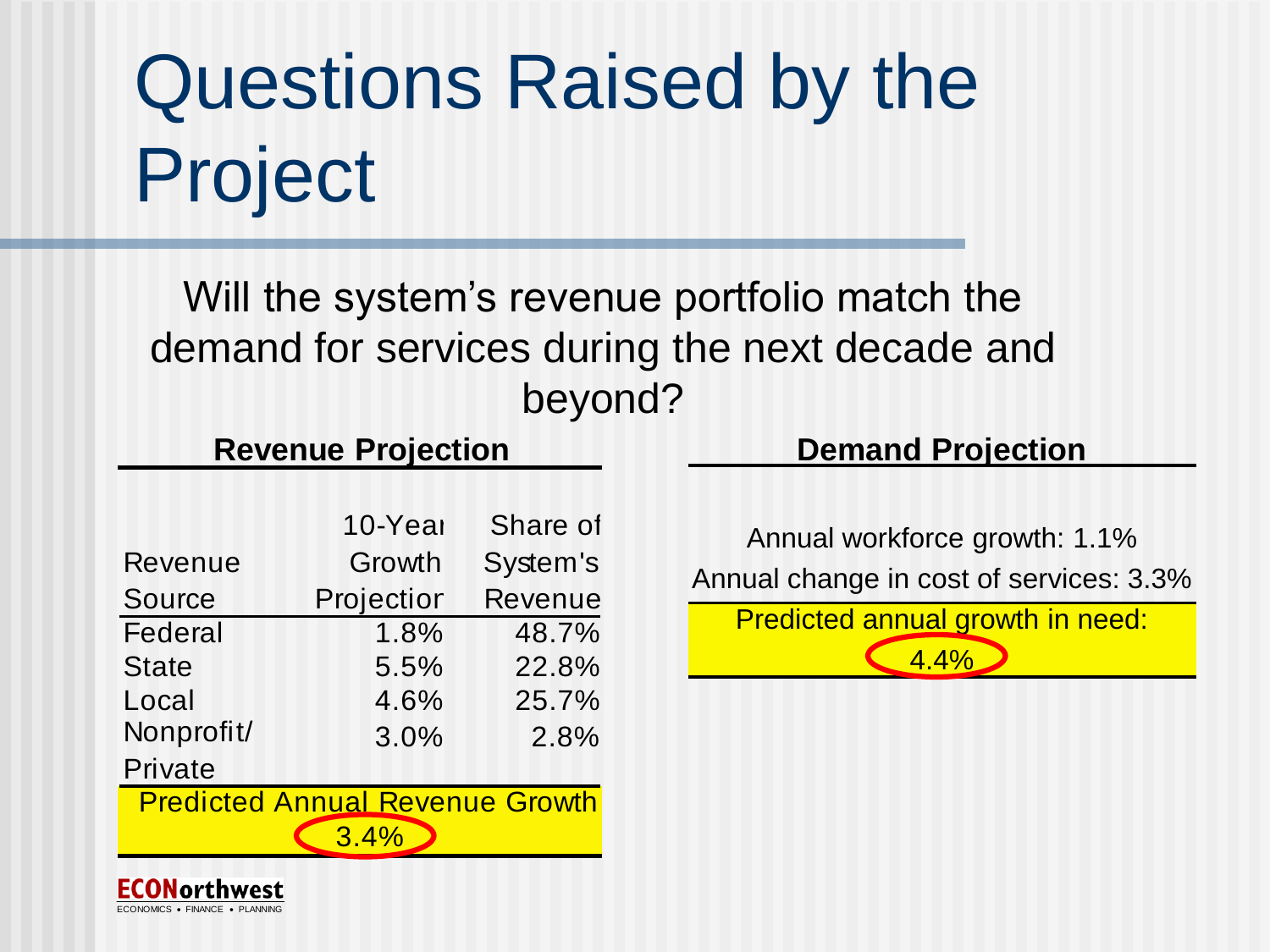# Questions Raised by the Project

■ In an era of increased competition for resources, can the regional system better characterize what the public is buying and what would be gained or lost through increased investments or budget cuts?